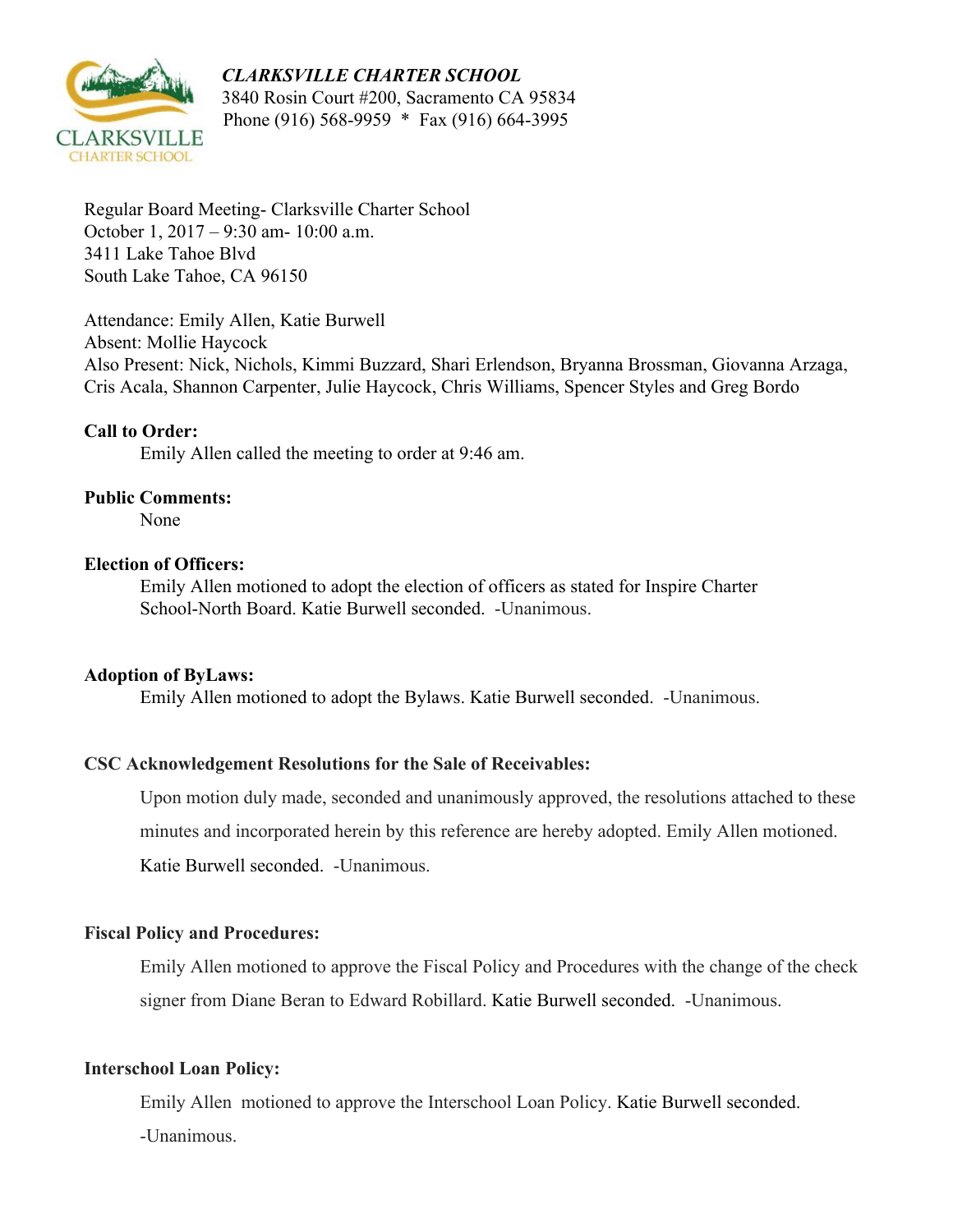

 *CLARKSVILLE CHARTER SCHOOL* 3840 Rosin Court #200, Sacramento CA 95834 Phone (916) 568-9959 \* Fax (916) 664-3995

### **Year-End 16/17 Financials:**

Clarksville Charter School is a new charter and did not have any Year-End Financials to accept.

## **Adjournment:**

Emily Allen motioned to adjourn the meeting at 10:08 am. Katie Burwell seconded.

-Unanimous.

Prepared By:

Bryanna Brossman

Noted By:

Katie Burwell

Board Secretary